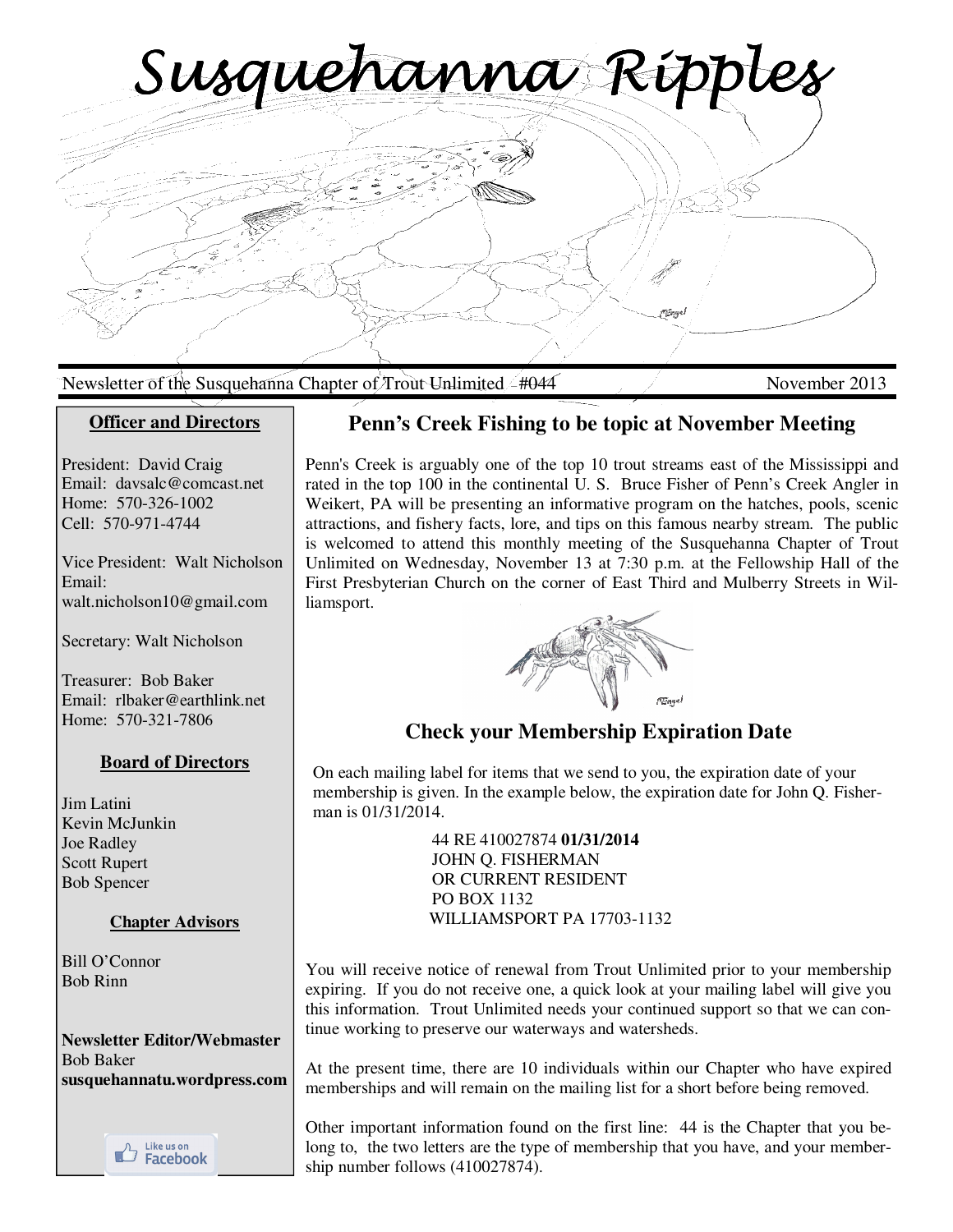# **Year in Review and What's Ahead**

The last year has been a terrific one for the Chapter and we are looking forward to another great year in 2014.

- The biggest accomplishment that we had was the fishing equipment recycling program. It was an idea that we had and you came through in a big way. Numerous individuals donated items (both new and used) to the Chapter for our table at the Pennsylvania Outdoor Life Expo. We estimated we received over \$6500 worth of items and sold much of that at the show. We still have items in our stock and are continually asking, and hoping, that we will receive more. The sale of these items was our major fundraiser for this year and replenished our treasury that will allow the Chapter to continue operate and meet our financial obligations. Please consider donating your fishing equipment / accessories to our Chapter.
- We had our second fly tying class that was again a big success. This class was offered at no expense to the participants and was possible due to the donations of fly tying materials that we received and by individuals who gave up their time to show us their skills and teach us their art. We want to give a big Thank You to everyone who participated.
- Donated rod building equipment and supplies to a Boy Scout Troop in Montgomery so they could build their own fishing rods
- The fishing platform at Trout Run Park was finally a reality. After years of planning and hard work by many individuals and organizations, the platform was finally built in November 2012
- We participated in the Unassessed Waters Project with the Pennsylvania Fish and Boat Commission. We were one of only two TU Chapters who participated in the pilot project and were successful in providing valuable information to the PFBC.
- Had a fish outing and campout on Antes Creek in May hosted by Andy Lyons
- Established a website to further reach out to our members. We also maintain a facebook page.
- Had individuals step up and fill many of the vacant positions (Officers and Directors) after a few years of being vacant

What's ahead:

- 2014 marks the 50th anniversary of our Chapter and we are looking forward to celebrating this milestone throughout the year
- Continue to work to increase our membership and to get individuals to become officers / directors or to help with Chapter events
- Hosting a fly tying class the first part of 2014
- Continue working with and supporting our local watershed groups and other organizations who work to preserve our waterways

Continue providing informative Chapter meetings, regularly published Susquehanna Ripples and keeping the website up to date.

We want to thank everyone for their help and support over the past year and look forward to this is the coming year.

As always, we want to hear from you. Any suggestions, ideas, or comments that you have are always welcomed and appreciated. We are always looking for help. Any amount of time that you can give is always appreciated.

The next issue of the Susquehanna Ripples will be January 2014. The deadline for any submissions is December 27, 2013. Please consider submitting something



Carl Duane Hiller Sr. 1936 - 2013

Duane was a member of Bethany Lutheran Church in Montoursville, and was a graduate of both Lycoming College and the Pennsylvania State University. He retired as an engineer in the Wire Rope Division of the former Bethlehem Steel, and was a former Loyalsock Township Supervisor. He was a mason; was a member of Trout Unlimited, enjoyed hunting, fishing, gardening, and wood working.

Duane is survived by his wife, Ursula and his seven children.

> Our thoughts and prayers go out to the family.

*This originally appeared in the October 2013 issue of the Susquehanna Ripples. It was not readable after printing and we apologize for this and are reprinting it.*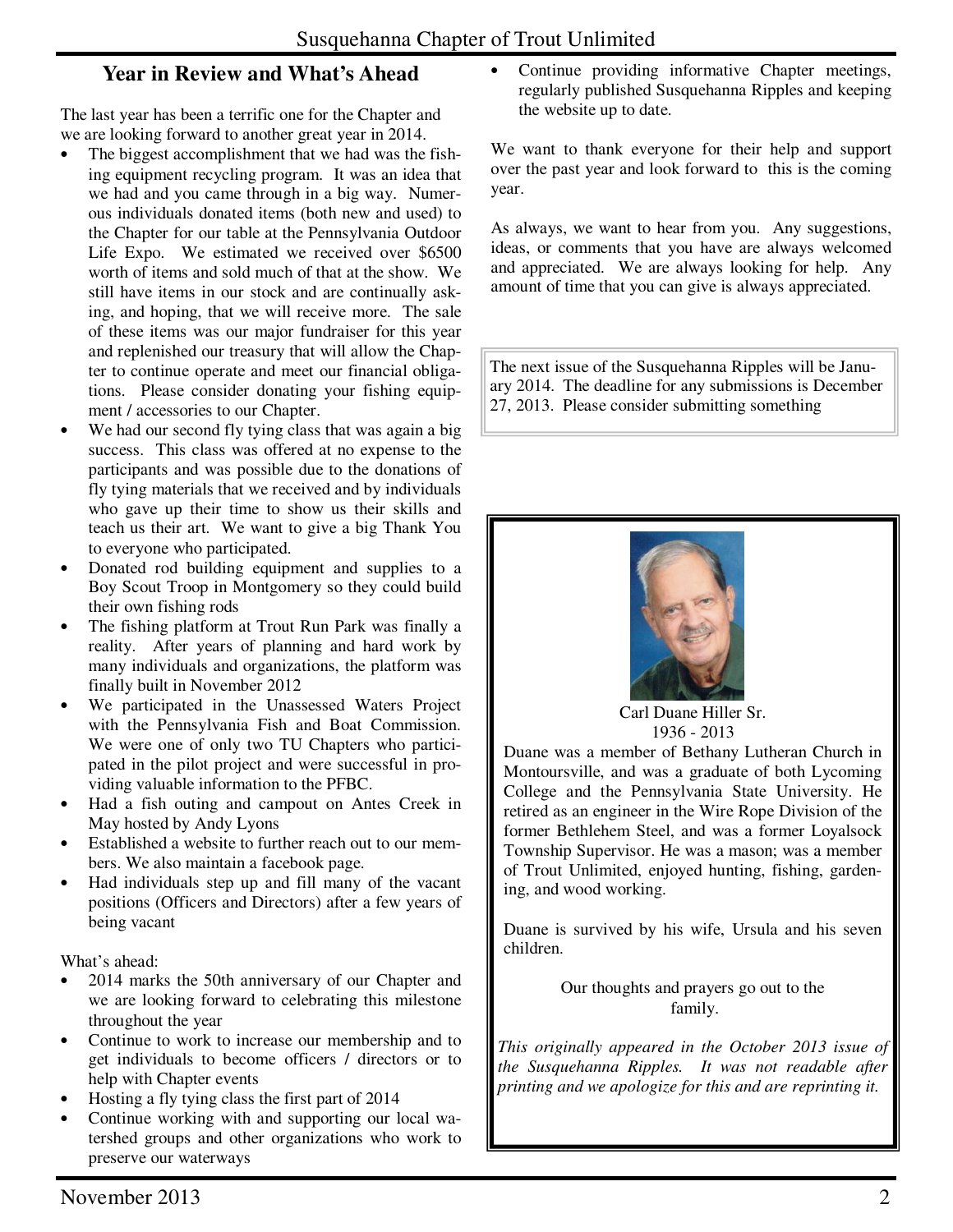# **PFBC Issues Alert to Contain Invasive Species in Centre County**

 "After confirming the presence of the aquatic invasive species (AIS) known as New Zealand mudsnail (*Potamopyrgus antipodarium)* in Spring Creek, Centre County, the Pennsylvania Fish and Boat Commission (PFBC) is reminding anglers and boaters that cleaning their gear is the easiest, most effective means of preventing its spread to other waters.

 Biologists with the state Department of Environmental Protection collected the samples in April in Spring Creek between the Benner Spring State Fish Hatchery and the State Route 550 bridge near Bellefonte. Earlier this month, snail experts from South Carolina's College of Charleston and the Smithsonian Institution's National Museum confirmed the findings.

 New Zealand mudsnails are small, measuring less than one-quarter inch, with a long, narrow, coiled shell with deep grooves. Like other aquatic invasive species, they disrupt ecosystems by rapidly multiplying and competing with native species for space and food.

 "Based on studies conducted in western U.S. streams, if the population grows quickly, they could become the dominant organisms in the benthic – or bottom dwelling – community, upon which many others species depend for food," said Bob Morgan, the PFBC's ecologist who studies aquatic invasive species. "Because this is the first known occurrence of the New Zealand mudsnail on the Atlantic slope of the eastern U.S, the effects of the snail on higher organisms, such as fish, are not certain at this time."

 The invasive species has spread to Europe, Asia, Australia and North America. They were discovered in the Snake River in Idaho and Wyoming in 1987; in Lake Ontario and the St. Lawrence River in 1991; and in Lake Erie about 4 miles north of

Presque Isle Bay in 2007. Additional populations were found in a small stream near the Niagara River in New York in 2008 and in another Lake Ontario tributary in 2011.

 "Spring Creek is one of the most heavily fished streams in the state, with anglers travelling to it from all over the world," added Morgan. "Given the presence of the mudsnail in other areas of the country, it's not surprising they have been found here. As with many aquatic invasive species, they are nearly impossible to eradicate once established. This is even more difficult with the mudsnail because it usually takes only one small snail to be able to produce offspring. But we must do our best to slow its spread to other waters."

 Anglers and boaters are urged to "Clean Your Gear!" before leaving a water and entering another one.

 New Zealand mudsnails require some specialized disinfection measures. Gear should be visually inspected and any clinging matter should be removed and disposed of in the trash. To kill mudsnails, three methods are effective. Gear can be frozen for a minimum of six hours, or it can be soaked in hot water – 120*°*F to 140*°*F – for five minutes. This last method is not recommended for Gortex.

 Also, a 2005 study by the California Department of Fish and Game showed that mudsnails can be killed by soaking gear for five minutes in a one-to-one solution of Formula 409® Cleaner Degreaser Disinfectant and water. After soaking gear for five minutes, thoroughly rinse it with plain water. Simply spraying gear with the disinfectant or the mixture does not work. Also, general cleaners have not been shown to be effective against the mudsnail.

 If you suspect that you have found New Zealand mudsnail (or any other AIS) in another waterway, please report your information at: http://www.fish.state.pa.us/aisreporting.htm. When reporting an AIS sighting it is very important to include as much information as pos-

sible including close-up photos of the organism, the exact location (GPS coordinates work best), a description of what you found, and your contact information.

 For more information about New Zealand mudsnail, visit http:// w w w . p a s e a g r a n t . o r g / fact sheet group/invasive-species/ and scroll down to Fact Sheets – Invertebrates and the mudsnail photo/ link."

# **CLEAN YOUR GEAR**

#### Help reduce the spread of Aquatic Invasive Species

 Aquatic Invasive Species (AIS) are plants and animals that have been introduced into new ecosystems and have environmental, recreational, economic or health impacts. These invaders may damage equipment and compete with native species. Anglers and boaters may unknowingly introduce AIS into new waters.

 Stop aquatic hitchhikers by following these simple steps.

\*Check your equipment before leaving any body of water

\*\*Remove and leave behind plants, mud and aquatic life

\*Check your fishing gear: Shoes or boots, Clothing, Fishing vests, Fishing rod, reel and line, Hooks and lures, Tackle boxes

 Many AIS can't be seen and are microscopic. It's important to clean your gear even if it doesn't appear to have anything on it. Use hot  $(140^{\circ} \text{ F})$ water to clean your equipment. Spray equipment with a high-pressure washer.

 Or, dry everything before entering new waters. Allow equipment to dry to the touch, and then allow it to dry another 48 hours. Thick and dense material like life jackets and feltsoled wading gear will hold moisture longer, take longer to dry and can be more difficult to clean.

http://fishandboat.com/ cleanyourgear.htm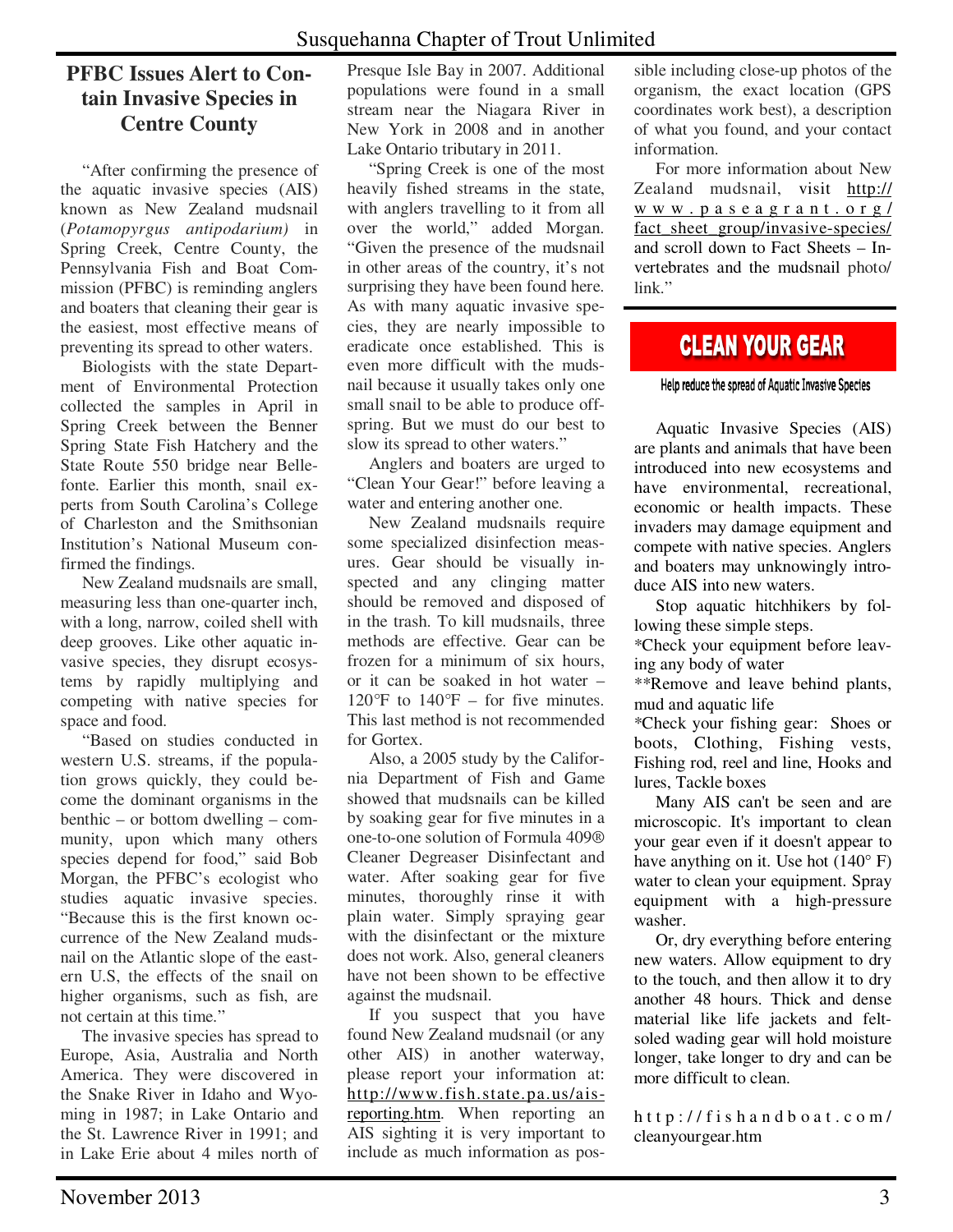# **Susquehanna Chapter of Trout Unlimited Treasurer's Report for Fiscal Year 2013 October 1, 2012 - September 30, 2013**

| <b>Checking Account</b>                            |            |
|----------------------------------------------------|------------|
| Beginning Balance October 1, 2012                  | \$1,130.52 |
| Deposits:                                          |            |
| Donations                                          | \$5.00     |
| <b>Transfer from Savings Account</b>               | \$1,000.00 |
| Membership (2 new memberships)                     | \$35.00    |
| Sale of Merchandise Donated                        | \$439.00   |
| New Member Rebate from TU                          | \$45.00    |
| Sale of Merchandise at POL Show at Mall            | \$4,611.00 |
| <b>Total Deposits</b>                              | \$6,135.00 |
| Expenses:                                          |            |
| Deluxe Checks (new box of checks)                  | \$25.20    |
| Chapter Meetings (Utility Donation to Church)      | \$100.00   |
| Neece Paper Company (plastic bags for POL Show)    | \$4.60     |
| In Memory of Donation (for Evelyn Rinn)            | \$25.00    |
| Office Supplies (mailing seals and address labels) | \$61.35    |
| Fly Tyer Magazine Subscription for James V. Brown  | \$41.90    |
| Membership (4 new memberships)                     | \$87.50    |
| Bob Baker (Printing of Susquehanna Ripples)        | \$955.02   |
| David Craig (Items for POL Show)                   | \$158.99   |
| PO Box Year Rental                                 | \$60.00    |
| PO Bulk Mail Permit                                | \$190.00   |
| PO Bulk Mail Postage                               | \$335.00   |
| Post Office (Mailing of Certified Letter)          | \$3.75     |
| <b>Sales Tax Paid</b>                              | \$52.81    |
| <b>Total Expenses:</b>                             | \$2,101.12 |
| <b>Checking Account Balance</b>                    | \$5,164.40 |
| <b>Savings Account</b>                             |            |
| Beginning Balance October 1, 2012                  | \$6,494.34 |
| Deposits:                                          |            |
| Dividends                                          | \$3.19     |
| Donations                                          | \$5.00     |
| Sale of Merchandise Donated                        | \$51.00    |
| Sale of Merchandise at POL Show at Mall            | \$1,480.00 |
| Refund (Return of storage containers)              | \$25.00    |
| Memberships (2 new members)                        | \$35.00    |
| <b>Total Deposits:</b>                             | \$1,599.19 |

MEngel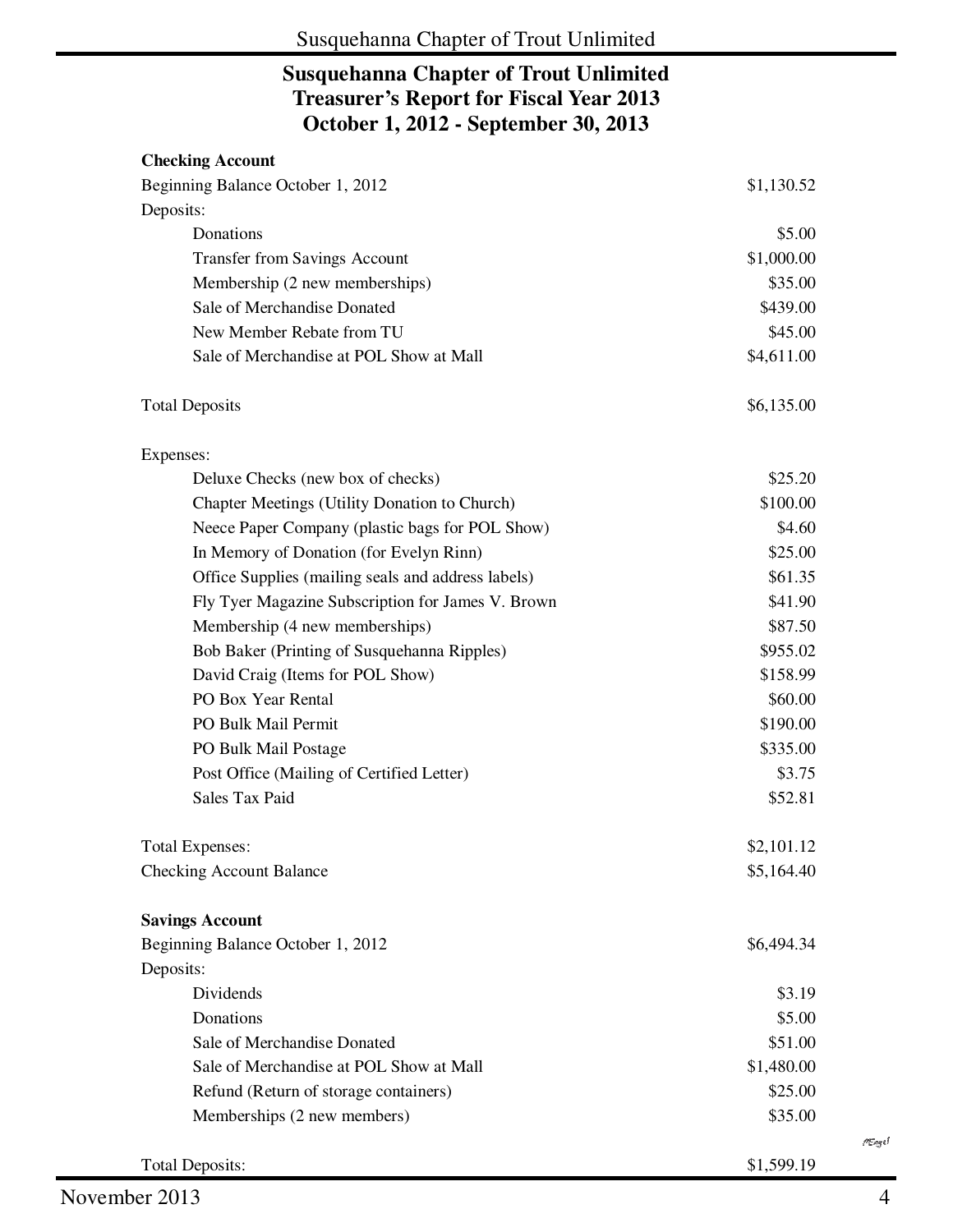| <b>Savings Account Expenses</b>                    |             |
|----------------------------------------------------|-------------|
| M & T Bank (Service Charge for transferring funds) | \$1.00      |
| <b>Transfer to Checking Account</b>                | \$1,000.00  |
| Trout Unlimited (2 new memberships)                | \$35.00     |
| <b>POL Startup Funds</b>                           | \$480.00    |
|                                                    |             |
| <b>Total Savings Account Expenses:</b>             | \$1,516.00  |
| <b>Savings Account Balance:</b>                    | \$6,577.53  |
| Checking Account Total                             | \$5,164.40  |
| <b>Savings Account Total</b>                       | \$6,577.53  |
| <b>Total Money in Bank</b>                         | \$11,741.93 |

# **Mandatory Life Jacket Requirement Started November 1**

 The Pennsylvania Fish and Boat Commission (PFBC) is reminding boaters that beginning November 1 and lasting through April 30, they are required to wear a life jacket while underway or at anchor on boats less than 16 feet in length or on any canoe or kayak. The requirement applies to all Pennsylvania waters.

 "Life jackets are the most important piece of safety equipment on a boat," says Laurel Anders, director of the PFBC Bureau of Boating and Outreach. "According to Pennsylvania's boating accident reports, almost 80 percent of all boating fatalities happen to boaters not wearing a life jacket. A disproportionate number of the fatalities occur during the months of November through April. During these cold weather months, boaters are especially at risk due to the water temperature and the risk of sudden cold water immersion."



*PEngel* 

Broil for about 7 minutes. Check fillets often cooking time varies with thickness of fillets. Fish is done when it flakes easily. Cover each fillet with one cup of cheese and broil until the cheese is melted.

Valley Outdoors / Standard Journal Cookbook 2008

 $\Omega$